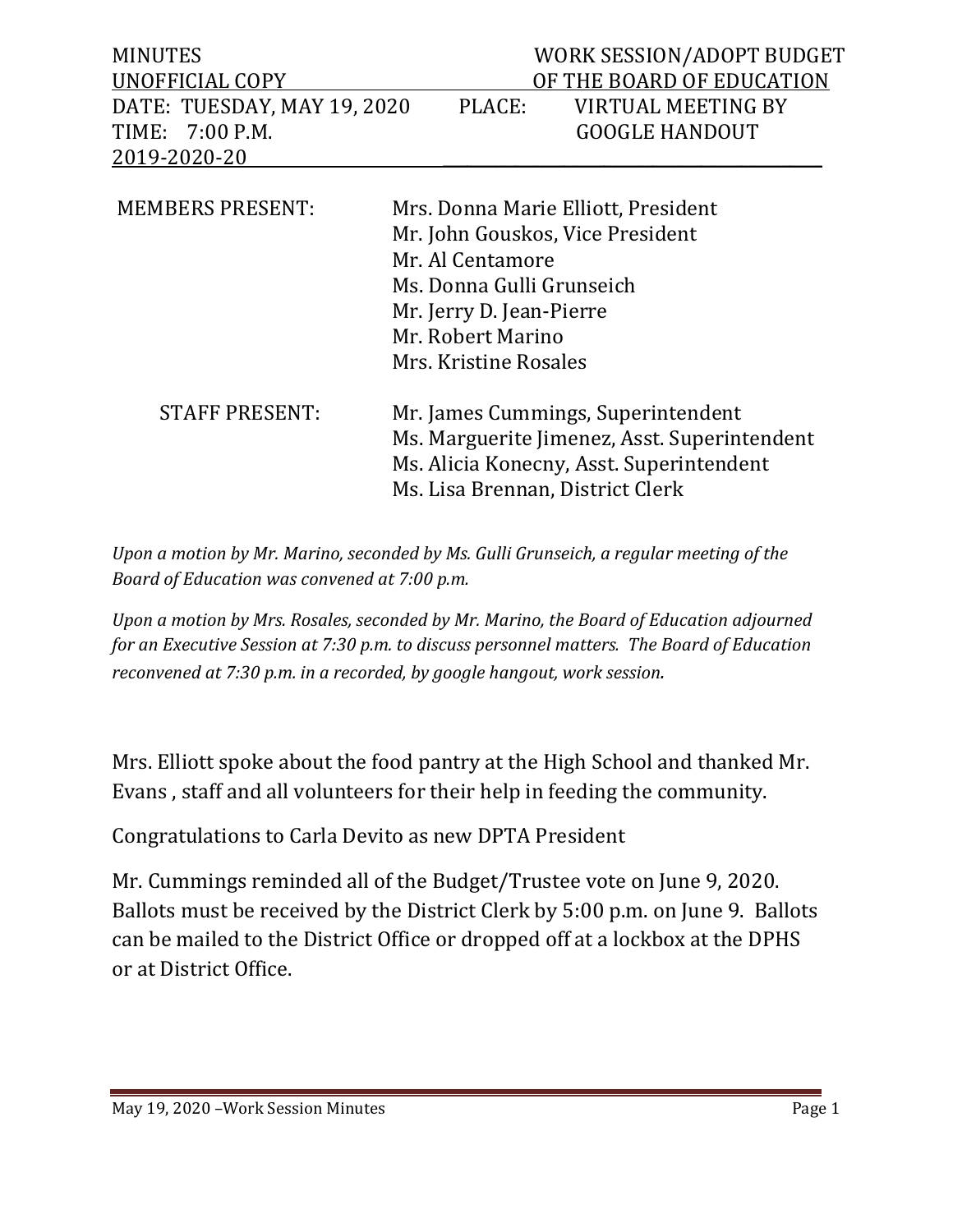## **NEW BUSINESS:**

**REVISED DATE OF JUNE 9, 2020 FOR THE ANNUAL PUBLICATION OF** *Resolution:* **LEGAL NOTICES**

**SCHOOL DISTRICT** *Upon a motion by Mr. Gouskos, seconded by Mrs. Rosales, the*  **ELECTION AND** *Board of Education unanimously approved the following* 

> **WHEREAS**, on March 30, 2020, Governor Cuomo issued Executive Order 2021.13 which suspended the May 19, 2020 Annual School District Election.

> WHEREAS, on May 1, 2020, Governor Cuomo issued Executive Order 202.26, which set forth the annual school district election to be held on June 9, 2020 remotely by absentee ballot.

NOW ACCORDINGLY, BE IT RESOLVED, that the Board of Education of the Deer Park Union Free School District hereby approves the attached Legal Notice for the Adjourned Annual School District Budget Vote and Election to be held on June 9, 2020, pursuant to the terms of the Executive Order No. 202.26; and

BE IT FURTHER RESOLVED, that the District Clerk is hereby authorized and directed to publish the attached Legal Notice for the adjourned Annual Budget Vote and election, in the two newspapers of general circulation as required by the Executive Order.

**ADOPTION OF THE BUDGET** *Resolution:*

**PROPOSED** *Upon a motion by Mr. Marino, seconded by Mr. Centamore, the* **2020-2021** *Board of Education unanimously approved the following*

> **BE IT RESOVLED**, that the Deer Park Board of Education adopt the school district budget for the 2020-2021 school year, as presented, with the total appropriation of \$118,368,080. The budget will be submitted to the qualified voters remotely by absentee ballot on Tuesday, June 9, 2020.